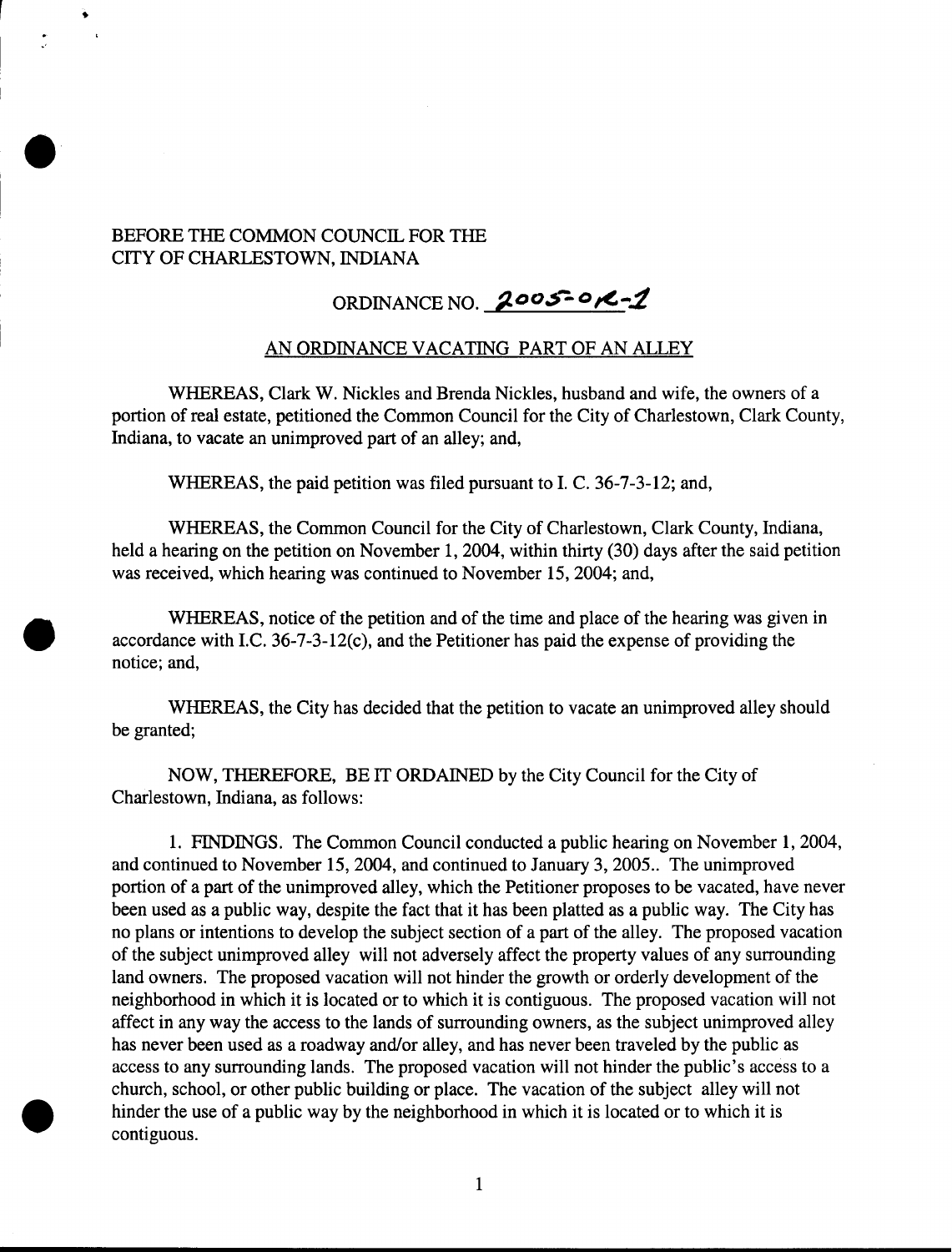## **2.** VACATION **OF** A PORTION OF PART OF AN ALLEY.

That the part of said alley described below shall be, and is hereby, vacated by the City of Charlestown, Indiana, to-wit:

Being a part of a **12** foot alley in the City of Charlestown, Clark County, Indiana and being further described as follows: Beginning at a steel pin on the South corner of Lot **17** in said City; Thence N. **49** deg. **49' 02"** E. along the northwest line of said alley **514.35** feet (to a point **32** feet S. **49** deg. **49' 02" W.** from the East corner of Lot **229** in said City); Thence **S. 40** deg. **02' 09"** E. **12'** to the southeast line of said alley; Thence **S. 49** deg. **49' 02" W.** along said southeast right-of-way line, **514.36** feet to the northeast right-of-way line of Harrison Avenue; Thence N. **39** deg. **59' 01" W.** along said right-of-way line, **12** feet to THE PLACE OF BEGINNING.

Containing **6172** square feet.

Subject to any and all existing easements for water and sewer.

**3.** That the vacated alley shall become the property of Clark **W.** Nickles and Brenda Nickles, husband and wife.

**4.** A copy of the plat is attached herewith and made a part hereof.

5. COPY OF COUNCIL OFFICIALS. The Clerk-Treasurer shall furnish a copy of this ordinance to the County Recorder for recording, and to the County Auditor in compliance with Indiana Code **36-7-3-12.** 

THIS ORDINANCE ADOPTED on this 3rd day of January, **2005.** 

**CITY COUNCIL** Mike Hall

ATTEST:

D'anne Erkemer

Clerk-Treasurer

**c:\client\re\vacation\clarknicklesordinance.rev**